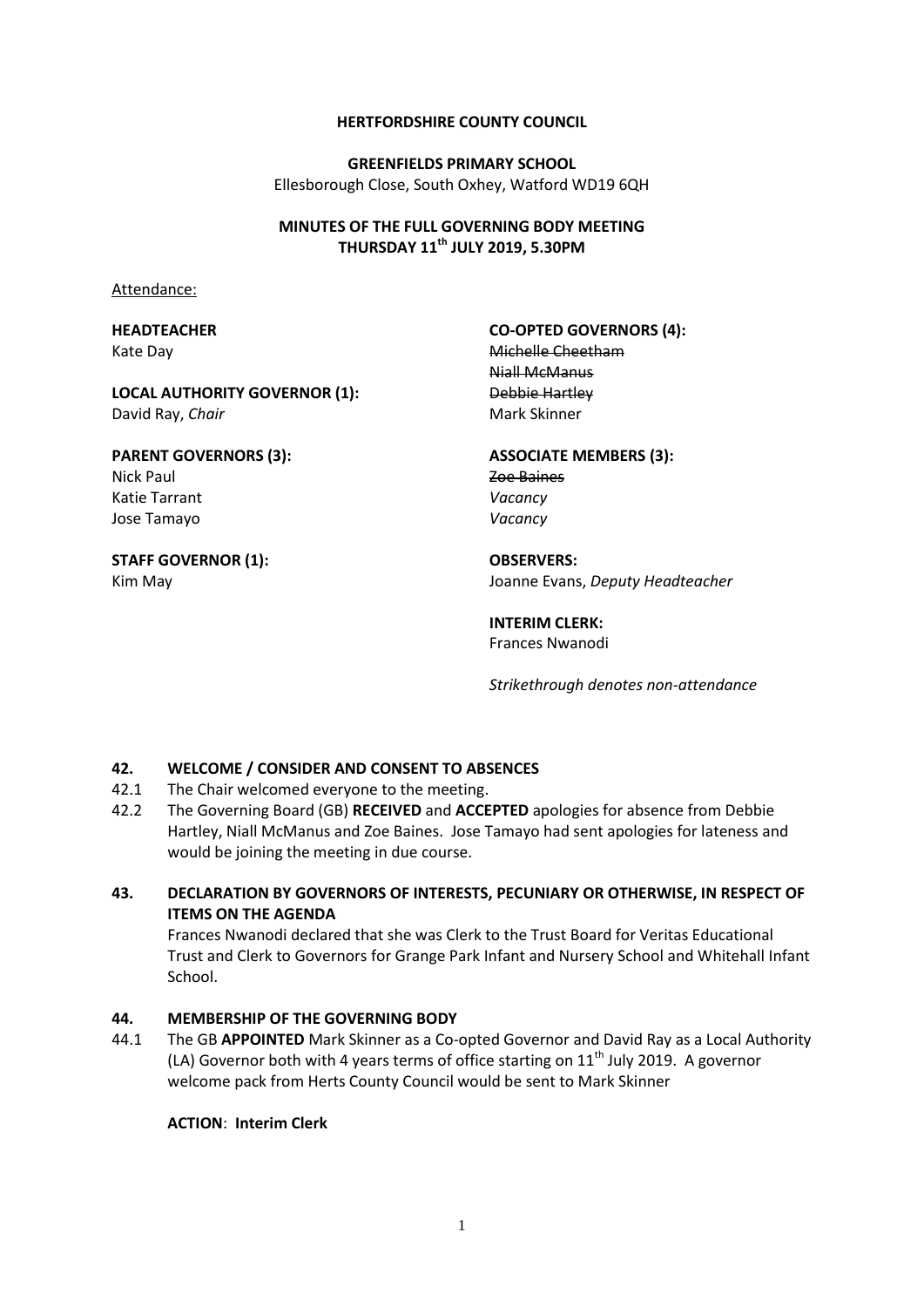44.2 In reply to a question from Mark Skinner, the Headteacher said that if he was subscribed to the Disclosure and Barring Service (DBS) update service then the school would be able to check his record otherwise the school would have to carry out a DBS check. Mark Skinner also needed to provide the school with details of two referees for the school to request references. The school would set up a school email account for Mark Skinner

# **ACTION: Deputy Headteacher**

- 44.3 The GB discussed Governors' terms of office **NOTING** that:
	- $\circ$  Nick Paul's term of office ended on 13<sup>th</sup> December 2019
	- $\circ$  Katie Tarrant's term of office ended on 11<sup>th</sup> November 2019
	- $\circ$  Kim May's term of office ended on 1st November 2019
- 44.4 Governors whose terms of office were coming to an end were asked to consider if they wanted to stay on and in what capacity, for instance as a Governor or an Associate Member. This would be revisited at September's GB meeting.

## **ACTION: Nick Paul, Katie Tarrant and Kim May**

# **45. ELECTION OF THE CHAIR OF GOVERNORS FOR A TERM OF ONE YEAR STARTING ON 11TH JULY 2019**

- 45.1 Nick Paul nominated David Ray as Chair of Governors and Kim May seconded the nomination. David Ray was **ELECTED** unanimously as Chair of Governors for a term of one year starting on  $11<sup>th</sup>$  July 2019.
- 45.2 The Headteacher informed Governors that the school would like to have a Governor who would champion mental health in the school. The Chair said that there was someone who could potentially be appointed as an Associate Member who would be able to take up this role.

### **ACTION: Chair**

# **46. TO APPROVE THE MINUTES OF THE MEETING HELD ON 16th MAY 2019**

46.1 *The minutes were agreed to be an accurate record of the meeting and were signed by the Chair.*

### **47. MATTERS ARISING FROM THE MINUTES OF THE MEETING HELD ON 16th MAY 2019**

- **47.1 Matters arising from the minutes of the meeting held on 21st March 2019 – Friends of Greenfields School (FOGS)**
- 47.1.1 The Headteacher explained that a member of FOGS had planned to attend tonight's GB meeting, but they had had to attend another event. Governors discussed whether it was necessary for a representative of FOGS to attend a GB meeting. In reply to questions from the Governors, the Headteacher said that FOGS met as and when required depending on their planned events. They met in September to set their activities for the year. FOGS only formal meeting was their Annual General Meeting (AGM)
- 47.1.2 The Headteacher said that if FOGS formalised its operations then it might be possible for them to bid for grants. There was a discussion about having a member of staff assigned to FOGS to help facilitate parental engagement with the school. A Governor emphasised that there were more formal regulations that Parent Teacher Associations had to follow. The Headteacher agreed to investigate the possibility of having a teacher liaise with FOGS and the operational implications this would have for FOGS.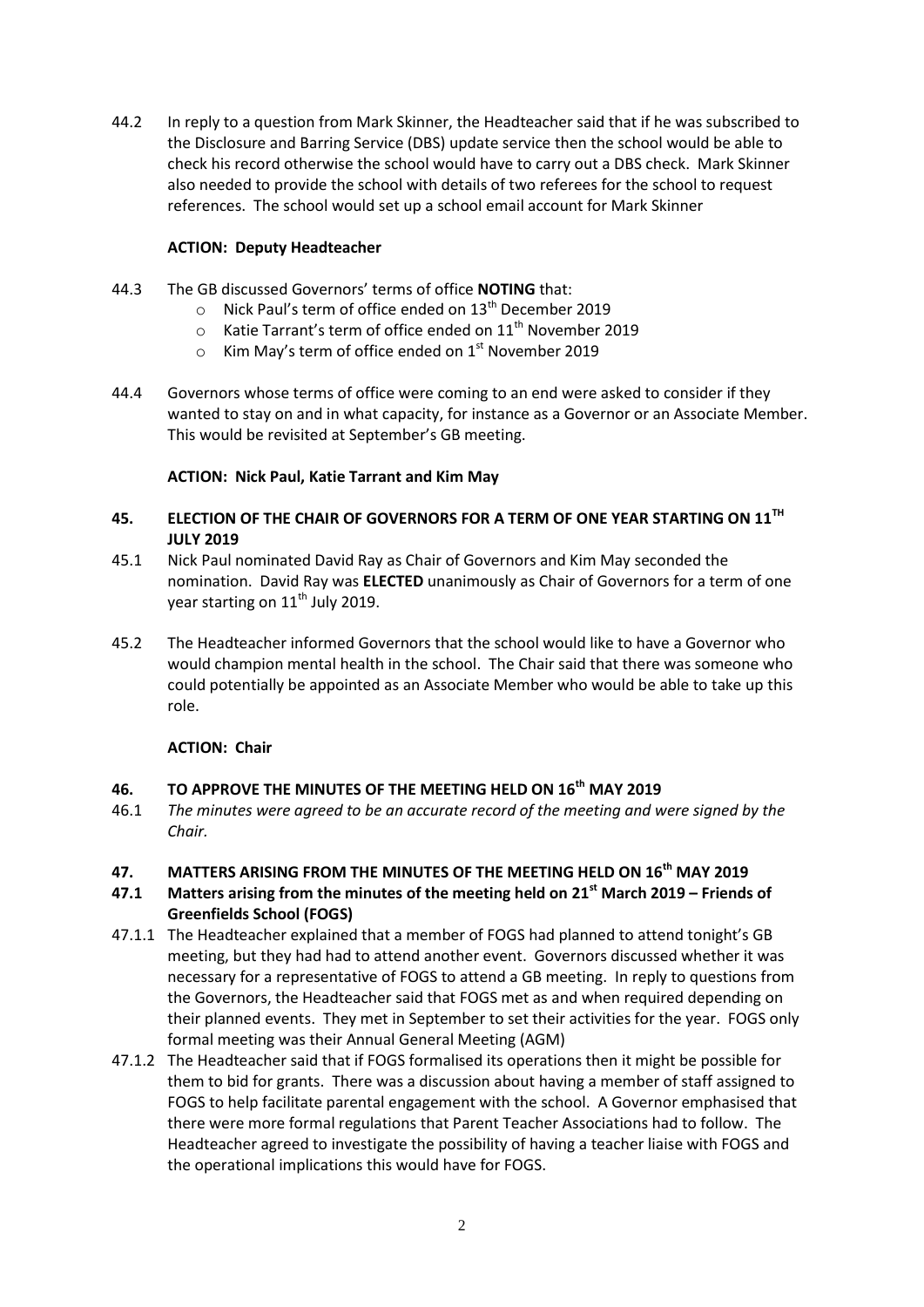## **ACTION: Headteacher**

47.1.4 A Governor responded to a question from the Chair by saying that letters and text messages were sent to all parents informing them about the FOGS meetings, but FOGs meetings tended to have the same parents attending. The Headteacher commented that parental engagement was improving.

# **47.2 The Headteacher's written report**

- 47.2.1 The Chair informed Governors that the school would have a new Hertfordshire School Improvement Partner (HIP) as the school's current HIP had been promoted. The school's new HIP, Lynda Hardman, would also be supporting Woodhall Primary School so the Headteacher would investigate if there were any joint projects they could work on. Lynda Hardman was a Pupil Premium champion.
- 47.2.2 *Jose Tamayo joined the meeting.*

# **47.3 Finance Update**

47.3.1 The Headteacher informed Governors that some of the school's Enhanced Special Needs Funding was being clawed backed because some of the pupils who had attracted the funding had left the school to attend alternative schools. It was likely that the school would get some Enhanced Special Needs funding in the next academic year for new pupils.

## **47.4 Safeguarding / Health and Safety**

47.4.1 The Chair of Governors said that the electrical remedial work that had been identified as being required when the school had reviewed the audit checklist in preparation for its Health and Safety (H&S) Audit by Hertfordshire Council had been added to the school's asset management plan. The value of the work meant that further quotations were required. The school's asset plan had been shared with the officer carrying out the H&S audit.

### **47.5 Discuss strategies for advertising and marketing the school**

- 47.5.1 The Headteacher said that the banner advertising the thirty hour nursery provision was up and had already generated more 'walk-in' interest. The leaflets and postcards for the nursery had been printed and needed to be distributed.
- **47.5.2** *The Governing Body noted that all other points for action had either been fulfilled or would be covered within the agenda of this meeting*

### **48. TO RECEIVE THE HEADTEACHER'S WRITTEN REPORT**

### **48.1 Pupil numbers and attendance**

48.1.1 The Headteacher informed Governors that the pupil numbers section in her report provided accurate data as at  $2^{nd}$  July 2019.

### **48.2 School Development Plan (SDP)** / **Self-evaluation Form (SEF)**

- 48.2.1 The Headteacher explained that she had been working with the HIP to combine the school's SDP and SEF in preparation for the introduction of the new Ofsted framework.
- 48.2.2 She had attended a two day training course with Herts on the SEF.
- 48.2.3 The current SDP had been designed to cover an eighteen month period. This meant that there were a lot of targets which had been met along with targets which were in progress. Some new targets had been included in the SDP.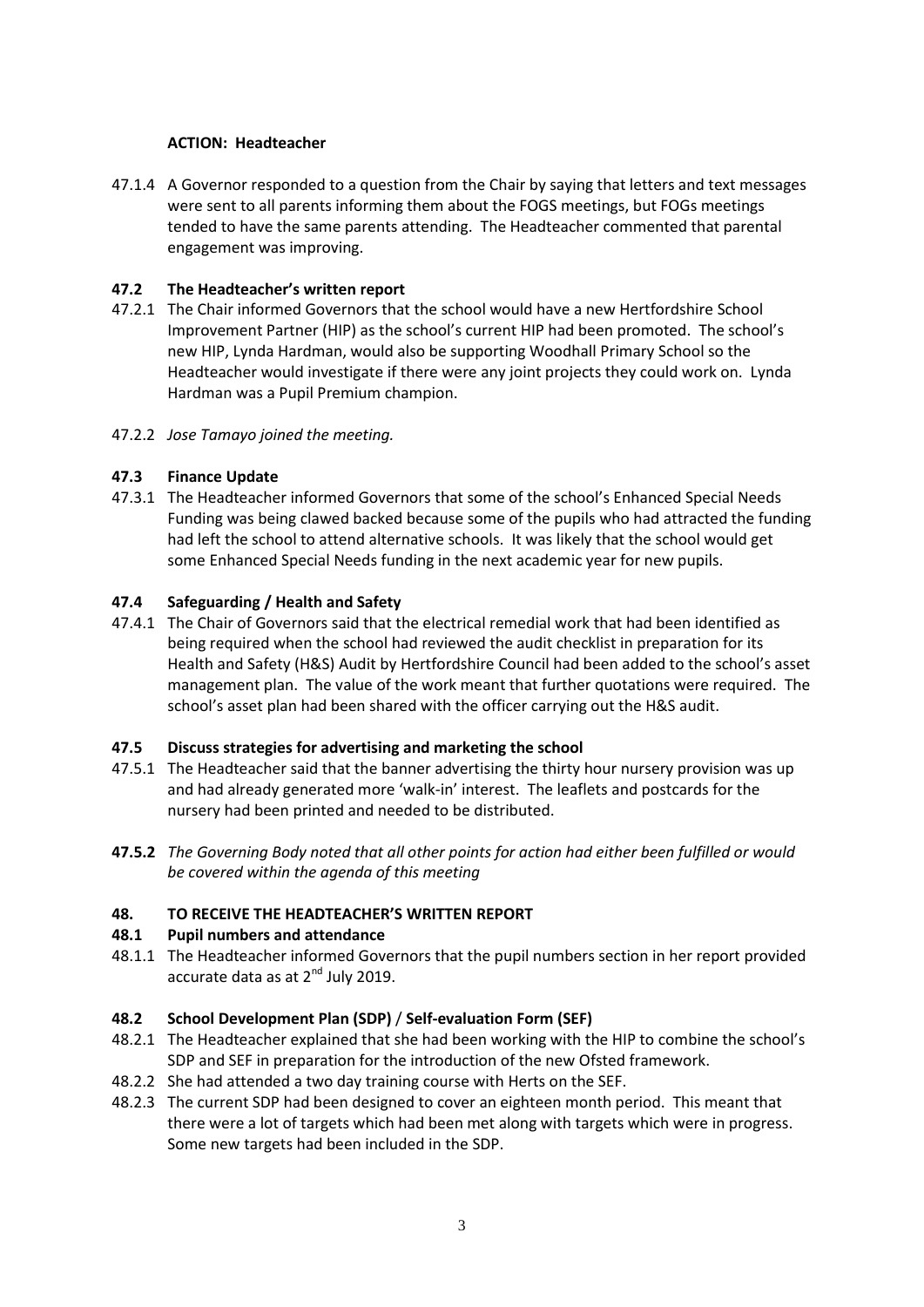## **48.3 School Events**

- 48.3.1 The Headteacher referred to the successful weekly visits of a group of Merchant Taylor boys, (Year 13 and some Year 12), who spent time with Year 5 and Year 6 Pupil Premium boys. The sessions were structured around a thirty minute football session followed by a forty minute mentoring session.
- 48.3.2 The Headteacher replied to a question from the Chair of Governors by saying that the Merchant Taylor students had been given safeguarding training prior to their weekly visits and the was a member of staff present during their sessions. The Headteacher said that the sessions would continue in the 2019-20 academic year.
- 48.3.3 The Headteacher said that a group of 12 students from St Helens visited the school over the course of the week to listen to pupils reads. The St Helens students had also received safeguarding training prior to their weekly visits. They worked with 2 to 3 pupils at a time. The school appreciated the work the St Helens students were doing as it was important for all pupils to have the opportunity to be heard reading.
- 48.3.4 The school was holding a full week of sporting events with one sports day which parents were invited to attend. The school had received feedback from parents saying that they would prefer to attend a single sports day in school.
- 48.3.5 A Governor commented that it was very good to see all the pupils out together and there appeared to be more parents attending sports day than previously. The Headteacher concurred, adding that the school had received a lot of positive feedback from parents.

## **48.4 Parents' Questionnaire**

- 48.4.1 The Headteacher explained that the school had used the same questions from the Parent View survey, which was used by Ofsted, for its parents' questionnaire. The feedback had been generally positive with approximately 64 completed questionnaires being returned.
- 48.4.2 One area which had seen a varied response was homework, so the school had followed up with a homework questionnaire.
- 48.4.3 There had been a lot of comments on the state of the building so the school would provide parents with an update about efforts to renew the doors and windows and ensure that parents were kept up to date with progress on building improvement initiatives.
- 48.4.4 There had been five parents who had commented about wanting to have the Stay and Play Club but this was not enough interest to make it viable to run. The Headteacher had had to clarify to parents which after school clubs were on offer at the school, e.g. Art Club and Computing Club, and explain that some clubs, such as Cookery and Trampolining were not economically viable.
- 48.4.5 The Headteacher had highlighted the new outdoor equipment which had been purchased, including the pirate ship, along with plans to refresh the Before School Club play equipment in her response to parents comments in the questionnaire, as some parents had expressed the desire to have the outdoor play equipment improved.
- 48.4.6 Another area of concern for parents, primarily from one class, was behaviour.
- 48.4.7 There had been a lot of positive feedback about the addition of new staff.

### **48.5 Inventry and CPOMs**

- 48.5.1 The Headteacher reported that Inventry had now been installed.
- 48.5.2 The school was purchasing CPOMs which was an online Safeguarding system which would be very useful for managing the school's safeguarding records.
- 48.5.3 The Chair of Governors asked the Headteacher to explain how the school would use CPOMs. The Headteacher replied that CPOMs had a range of features. The school would use it to track pupils' behaviour as well as safeguarding related matters. All members of staff could have access to CPOMs but their levels of access would vary depending on their position. When entries were completed which needed to be reviewed by staff with specific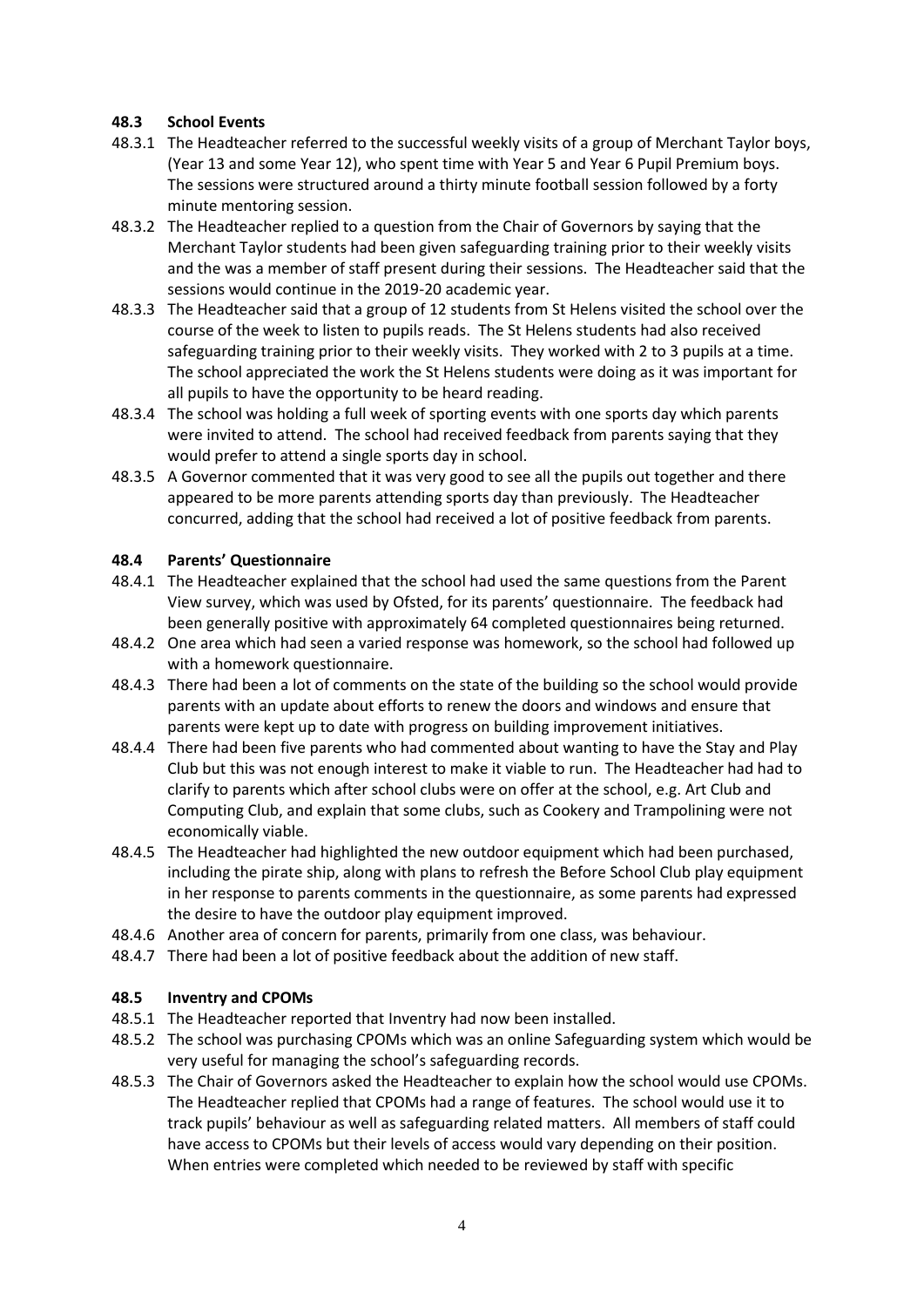responsibilities the system would automatically generate a notification email. It was possible to store reports from external agencies in the system and it was GDPR compliant.

- 48.5.4 The Headteacher responded to questions from the Chair of Governors by saying that there was an annual fee of £645 for using CPOMs and the system was replacing the paper-based system that was being used by the school.
- 48.5.5 The Chair of Governors asked how widely CPOMs was being used. The Deputy Headteacher said that there were approximately 512 schools in Herts and over 300 used CPOMs. Nationally, 60% of schools used CPOMs. It was easier for schools to transfer records if both schools were using CPOMs.
- 48.5.6 A Governor asked if CPOMs was automatically processing data as if it was then parental consent was required. The Headteacher said that CPOMS did not automatically process data.
- 48.5.6 In reply to a Governor's question, the Headteacher said that the school would have to decide which of the paper-based records were uploaded into CPOMs. This option would probably be taken for the high profile safeguarding cases with other pupils' records having a note to refer to the pupil's 'blue' file.

## **48.6 Trips**

48.6.1 The Headteacher summarised the various school trips that had been completed during the term. The school trips had been successful, helping to consolidate pupils' learning. There were a few remaining trips to be completed prior to the end of the school year.

## **48.7 Summer Fair**

48.7.1 The Summer Fair had been successful with parents providing a great deal of positive feedback. FOGS had raised £2,000 compared to £400 raised at the Summer Fair in 2018. The school had received a donation of £8,000 from FOGS for the pirate ship.

### **48.8 Year 6 Production**

48.8.1 The Headteacher reported that the Year 6 production had been brilliant. A Governor concurred. The Headteacher thanked the staff involved for all their hard work to ensure that it was successful.

# **48.9 Results**

- 48.9.1 The Headteacher reported the following results to Governors:
	- o Early Years Foundation Stage (EFYS): Good Level of Development (GLD) 74% with 75% of Pupil Premium Grant (PPG) pupils achieving GLD.
	- o Year 1 Phonics screening: 62% passed with 60% of PPG pupils passing
	- o Year 2 Phonics retakes: 0%
- 48.9.2 The Chair of Governors requested that Governors received data with comparisons to the previous academic year's performance.

### **ACTION: Headteacher**

- 48.9.3 The Headteacher said that the Year 1 phonics screening results were disappointing, and the school was investigating. In reply to a Governor's question, the Headteacher explained that 4 fewer pupils had passed the phonics screening test compared to the previous academic year. The Deputy Headteacher added that one pupil had missed the pass mark by 1 point. There was an action plan in place.
- 48.9.4 In response to a Governor's question, the Headteacher said that some of the pupils who had not passed the phonics screening test were summer born pupils.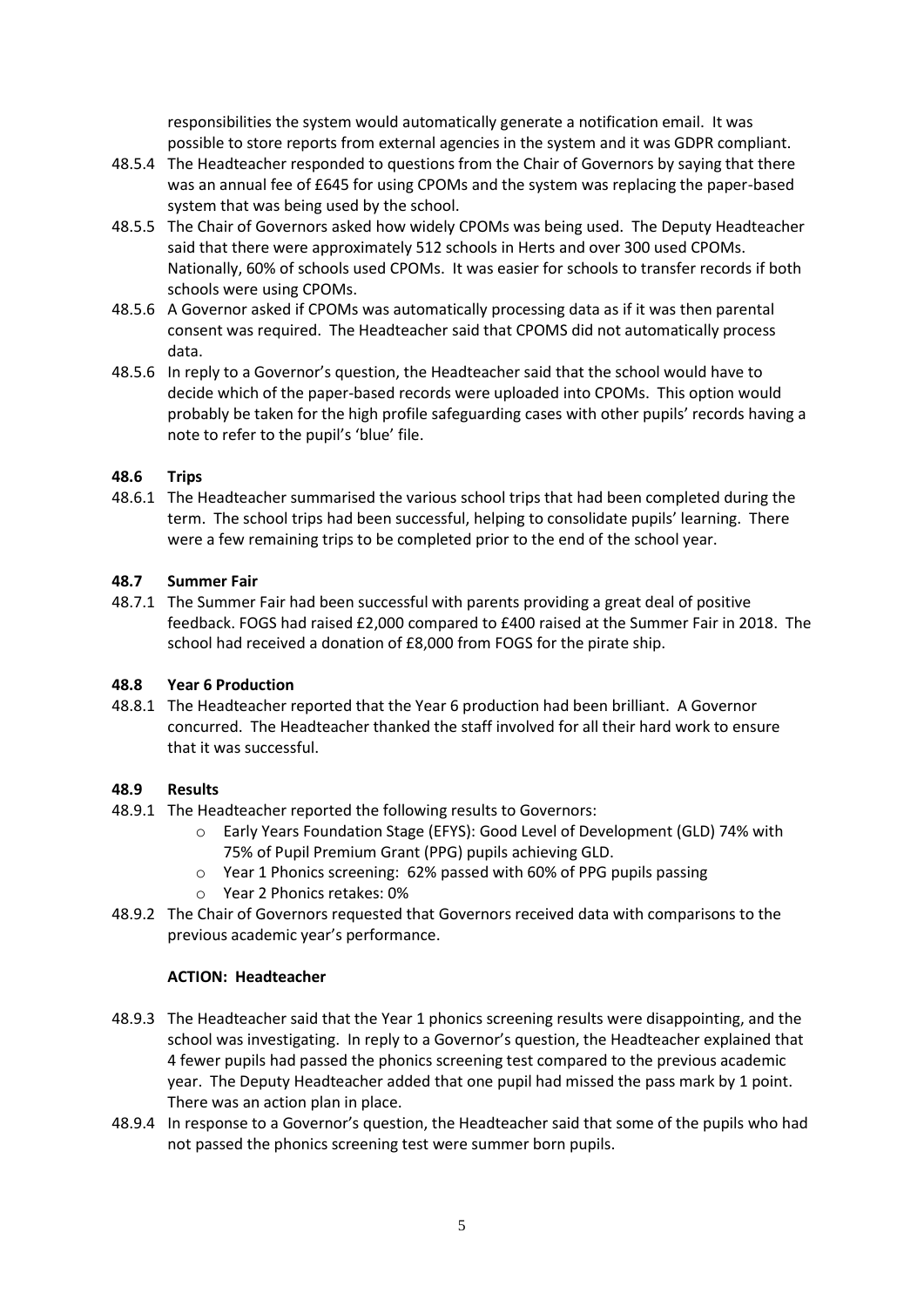- 48.9.5 With regards to the Year 2 phonics screening retakes, the Headteacher explained that one pupil was new to the school, another had global learning challenges and a third pupil was currently being assessed for SEND.
- 48.9.6 Overall, Year 2 was a challenging year. There were 22 pupils in Year 2 with 22% working below the expected standard, 26% working towards the expected levels and 26% working at greater depth. 26% of Year 2 pupils represented 3 pupils.
- 48.9.7 Responding to a Governor's question, the Headteacher said that there were only 7 girls in Year 2 and they were representative of the range of abilities present in the Year group.
- 48.9.8 The Headteacher emphasised that the Year 2 pupils had made significant progress since January and by the time the cohort reached Year 6 they would have made accelerated progress. Writing continued to be a challenge partly because of the requirement to be writing with consistent shape and size.
- 48.9.9 A Governor asked why Year 2 was a challenging year group. The Headteacher explained that previous teaching had fallen well short of the expected standard and that teacher had left the school employment. The current class teacher would be moving up to Year 3 with them to provide continuity as she had established excellent classroom control and was able to motivate the pupils to learn. The Headteacher would also continue to support the year group.
- 48.9.10 The Headteacher said that the Maths Year 6 SATS results were very pleasing. The school's Key Stage 1 results had been moderated and upheld with 2 pupils being moved up a stage.
- 48.9.11 The Headteacher provided Governors with the Key Stage 2 (KS2) data as follows: Reading 70% EXS, 13% GDS Writing 74% EXS, 26% GDS GAPs 65% EXS, 13% GDS Maths 70% EXS, 26% GDS
- 48.9.12 One pupil had missed achieving the Reading pass by 1 mark and two pupils had missed the Maths pass by 2 marks. Each pupil is worth just short of 4%.
- 48.9.13 Referring to the tracking data on page 19 of the Headteacher's Report, the Headteacher said overall the data showed that three quarters of pupils in year groups were working at or above the age related expectations. The Reception and Year 2 results matched what the school knew of the cohorts.
- 48.9.14 The Chair of Governors asked when the KS2 results would be published. The Headteacher replied that this would happen when the validated data was released, and a letter would be sent to parents.

# **48.10 Herts Support and Outcomes**

- 48.10.1 The Headteacher reported that there had been a teaching and learning review on  $17<sup>th</sup>$  June which had focussed on the teaching of maths in Years 1 and 3 and actions had been agreed.
- 48.10.2 There had been a Curriculum meeting with the HIP which had resulted in the leadership Team identifying short term priorities.

## **48.11 Safeguarding Audit – 11th June 2019**

- 48.11.1 The Headteacher reported that a review of the Single Central Record for Governors had highlighted some information gaps that needed to be filled. The school needed to have home addresses for all governors as well as two references.
- 48.11.2 The other area identified for improvement was staff training records and how staff received training. The Headteacher has attended Herts refresher Designated Senior Person (DSP) training and the school's two Designated Safeguarding Leads (DSL) had attended a 2 day training course in Stevenage.

### **48.12 Health and Safety Audit**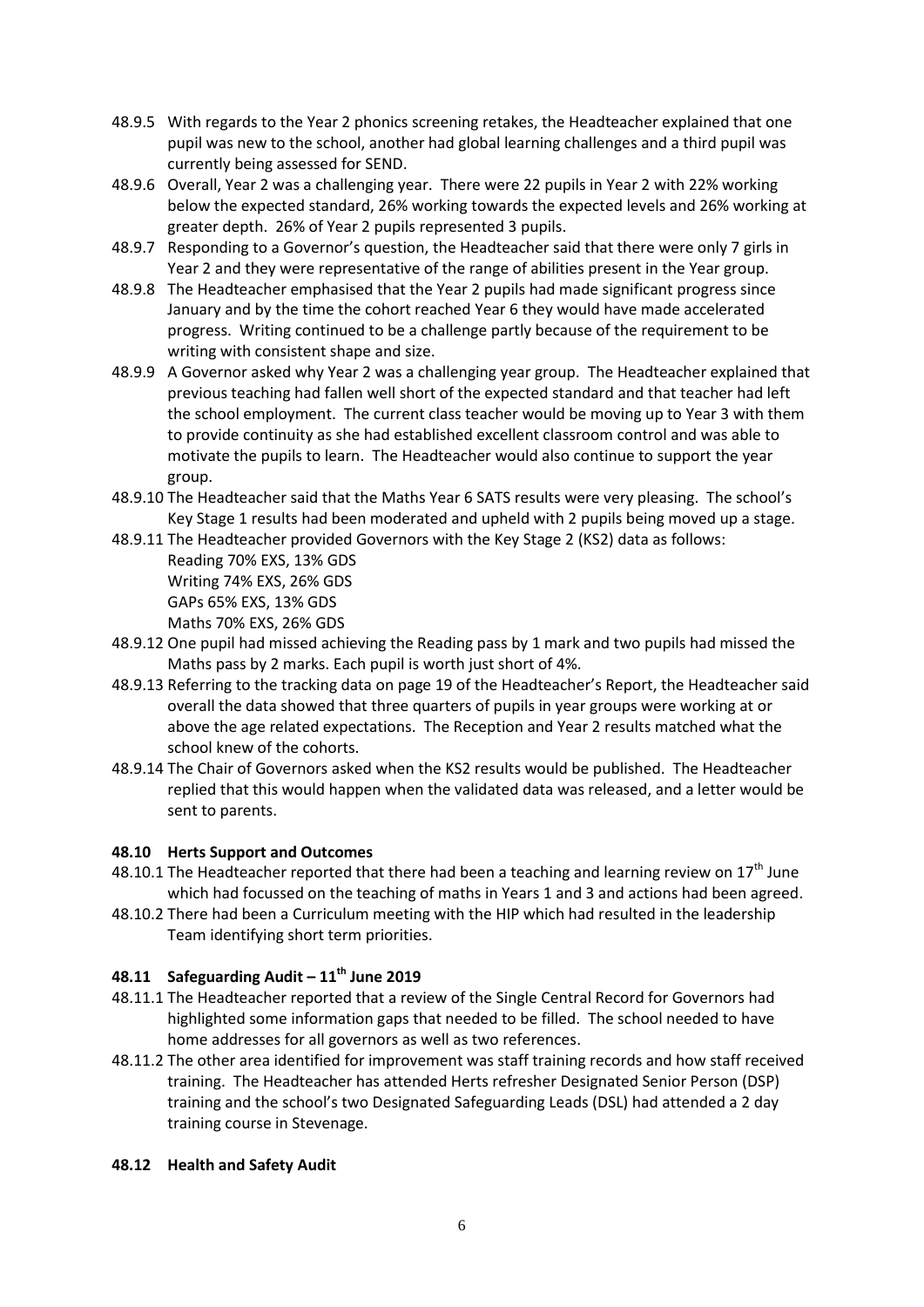- 48.12.1 The Health and Safety Audit had taken place on  $1<sup>st</sup>$  July 2019 and the school had yet to receive the report. There would be some actions for the school to implement.
- 48.12.2 The Chair of Governors added that the Health and Safety inspector had acknowledged that the school building was old. There were only a few areas were recommendations would be made, for instance with regards to the overhead water tanks and tree surveys.
- 48.12.3 The school had most of the appropriate procedures and documents in place.

## **48.13 Pupil Premium Update**

48.13.1 The Deputy Headteacher reported that the school now had 43 PPG pupils. She had attended a training course focussing on eliminating the gap between PPG and non-PPG pupils.

## **48.14 Sports Grant Update**

- 48.14.1 All the Sport Grant funds had been spent. New sheds for providing permanent homes for outdoor equipment had been bought which had freed up space in the sports hall. The Sports Grant funds had covered the cost for the safe surface required around the new pirate ship.
- 48.14.2 A member of staff was completing an inventory of the school's sports equipment.

## **48.15 Safeguarding Update**

48.15.1 The school was running a level 1 safeguarding training update on 2<sup>nd</sup> September 2019 and the full level 1 safeguarding training course would be delivered on 25<sup>th</sup> October 2019 at 9am. Governors were invited to attend the October session.

### **ACTION: Governors**

## **48.16 Curriculum Update**

- 48.16.1 The Chair of Governors requested that a Curriculum update was included as a future agenda item for a GB meeting.
- 48.16.2 The Headteacher said that there would be a three week environmental focus in September which would include topics such as social responsibility and recycling.

### **ACTION: Headteacher**

- 48.16.3 The school had talked to parents and children to find out what their preferred topics were and had used this information to identify curriculum themes for year groups and whole school. Also, topics which teachers enjoyed teaching had been retained. The pupils had chosen topics such as space, World War II and animals. Other topics which were being included in the curriculum were community, nation and planet.
- 48.16.4 Whilst there was a lot of hard work and time required to implement the changes to the Curriculum, teachers would reap benefits from the changes in the future.
- 48.16.5 The Chair of Governors commented that it was an appropriate time to update the school's environmental protection policy. The Headteacher said that the school used recycling bins and was reducing the amount of paper it used.

### **48.17 Continuing Professional Development (CPD)**

- 48.17.1 The Headteacher reported that the Newly Qualified Teacher (NQT) had successfully completed her NQT year.
- 48.17.2 A lot of the CPD during the term had been spent on planning curriculum 2020, moderation of writing and staff well-being.
- 48.17.3 Responding to a question from the Chair of Governors, the Headteacher outlined the support that had been provided to the NQT. The NQT had been provided with a mentor in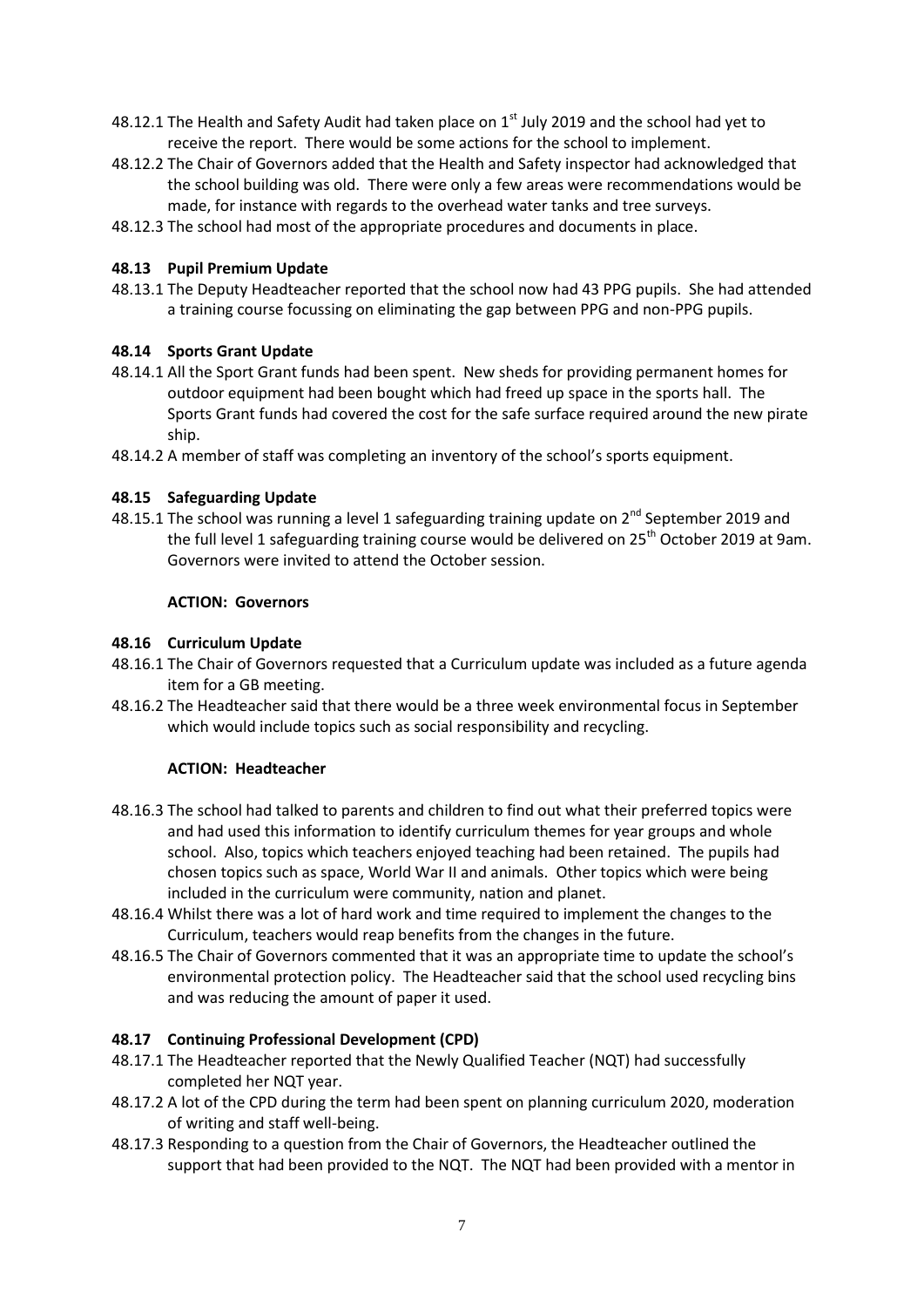school to support her meeting the teaching standards. The Herts NQT Adviser had carried out moderation visits. The NQT had worked closely with Reception, Year 1 and Year 2 teachers. Moreover, she had proactively sought advice.

- 48.17.4 The Headteacher explained that the school had introduced Faculty groups to support subject leadership and team working. Teaching Assistants with specialist roles would be added to the Faculties. This would enable the school to demonstrate that it was meeting an Ofsted requirement to develop subject leadership and at the same time allow inexperienced staff to develop their skills, knowledge and leadership in a subject.
- 48.17.5 The Chair of Governors said that there should be link governors to match the Faculties and these roles would be appointed at September's GB meeting.

# **ACTION: Chair**

48.17.6 A Governor asked if each Faculty would have a vision. The Headteacher replied that they would.

# **48.18 Performance Management Update**

48.18.1 The Headteacher reported the teachers' mid-year performance management reviews had been completed and the Support Staff's mid-year performance management reviews were under way.

# **48.19 Stakeholder Views**

48.19.1 The homework questionnaire results had shown parents had a range of expectations about how much homework should be set every week. The school had decided to opt for 4 times a week as the middle ground of the responses.

# **48.20 Staffing Update**

- 48.20.1 There had been two voluntary redundancies.
- 48.20.2 One class teacher had been appointed on a part-time basis.

### **48.21 Policies**

- 48.21.1 The Staff Handbook and Induction Policies had been circulated to Governors for information only.
- 48.21.2 The Record of Concern had been approved in September 2018.

# **48.22 2019-20 Roll**

48.22.1 The Headteacher reported that the following numbers for the next academic year had been confirmed:

| Ω | Nursery   | 19 |
|---|-----------|----|
| Ω | Reception | 19 |
| ∩ | Year 1    | 27 |
| ∩ | Year 2    | 29 |
| ∩ | Year 3    | 22 |
| ∩ | Year 4    | 25 |
| ∩ | Year 5    | 19 |
| ∩ | Year 6    | 24 |

It was likely that two more pupils would be enrolling for Nursery and for Reception and one more for Year 1 and for Year 4.

48.22.2 In reply to a Governor's question the Headteacher said that there were 10 pupils enrolled for the 30 hour nursery provision and the total numbers for the nursery class were being capped at 26 because of the staffing implications of exceeding 26 pupils.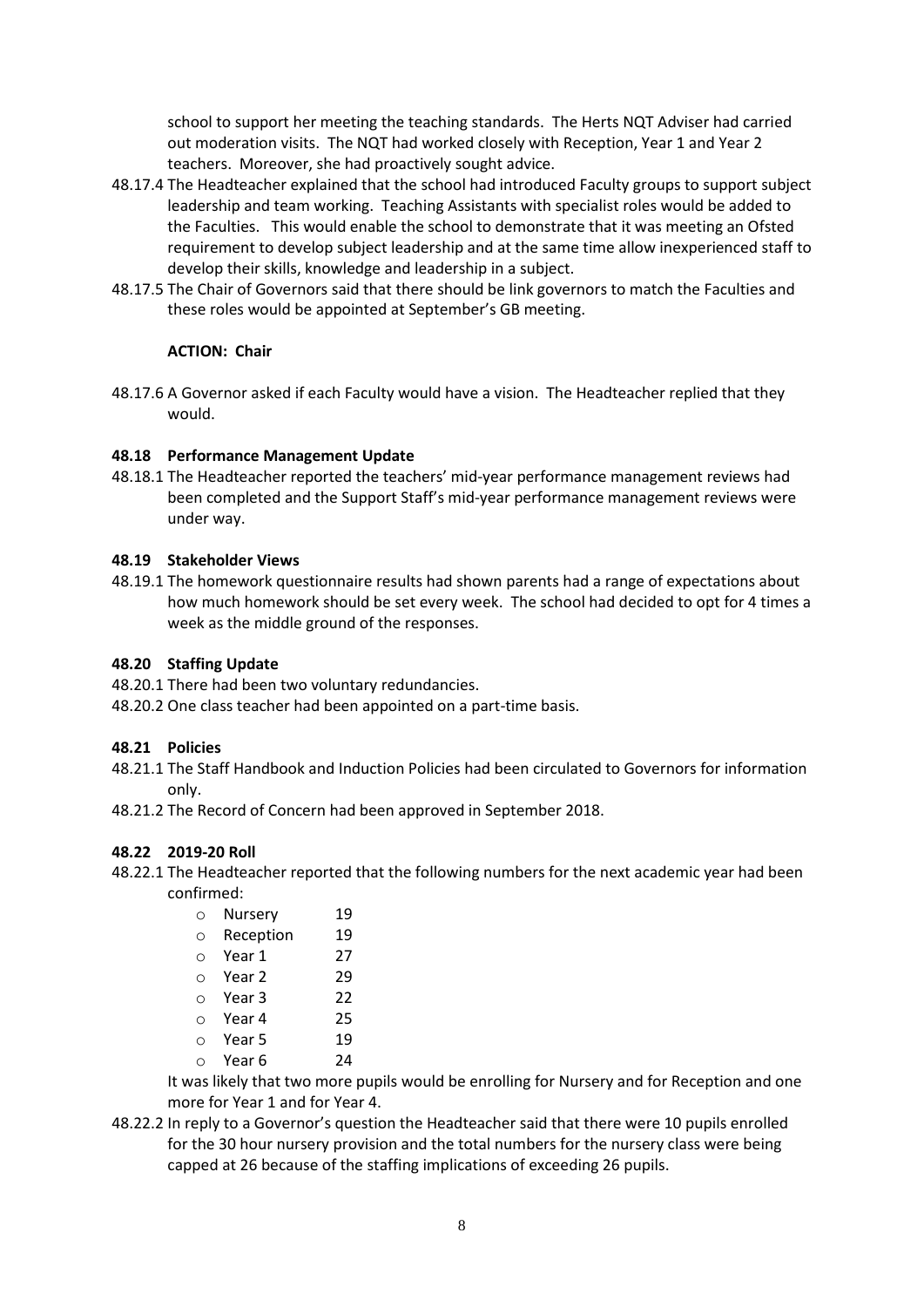- 48.22.3 The Headteacher agreed that the school needed more Reception pupils and highlighted that during the 2018-19 academic year eight new children had joined the Nursery class. Therefore, Nursery would potentially be full by the end of the next academic year which would have a positive impact on the subsequent year's Reception cohort.
- 48.22.4 The Headteacher explained that three of the current Nursery cohort were leaving the school to attend faith schools.
- 48.22.5 A Governor commented that the Headteacher's goal had been to build up the school's pupil numbers from the early years and the current projections were that these classes would only be two thirds full. The Headteacher said that the Reception numbers were disappointing although parents had had to apply for Reception places in October 2018 which was prior to her taking up her position at the school.
- 48.22.6 Governors discussed whether it would be beneficial to expand the marketing strategy to include Reception. On balance they decided that ensuring the school was able to retain the 2019-20 Nursery cohort as Reception pupils was the priority.
- 48.22.7 The Chair of Governors asked what the school's target was for 30 hour nursery places. The Headteacher replied 12 and it was likely that this would be met as there were currently 10 enrolled with 2 expressions of interest. This was positive as the school would probably benefit from having pupils who had spent 30 hours a week in nursery progress through the school.

## **49. FINANCE UPDATE**

- 49.1 The Headteacher reported that the school's revised carry forward from the 2018-19 financial year had been approximately £25,000 with its deficit being approximately £35,000.
- 49.2 The school had intended to employ 2 teachers for September 2019 but was now only employing 1 teacher.
- 49.3 The Chair of Governors asked the Headteacher if there had been any surprises. The Headteacher replied that there were not. She added that the school had a potential longterm let which would provide approximately £6,000 per year in lettings income. This had been as a result of a Governor's contact.
- 49.4 The Chair of Governors asked for an update on the fund account. The Headteacher replied that there had only been one expenditure from the fund account as authorised by the GB.
- 49.5 The Chair of Governors asked what the position with the IT equipment was. The Headteacher responded by saying that the IT Support were upgrading one laptop per week. The Year 6 class and the office had their desktop computers. The school was still waiting for the delivery of the laptops.

### **50. UPDATE ON PREMISES**

# **50.1 Boiler and Heating System**

- 50.1.1 The Chair reported that the school's boilers had been condemned so the gas supply had been isolated. This had been because of severe corrosion to the exhaust ducting. Herts had said that a replacement boiler would have to be installed but had not provided a timeline for this. As the building was a listed, consent would have to be sought because of the chimney. A survey had been completed and contract bid documents were being prepared. Herts was leading on the project.
- 50.1.2 The Chair emphasised that Herts had two emergency boilers so if necessary alternative sources of heating could be provided to the school.

### **50.2 Windows and Doors**

50.2.1 The Chair reported that the listed building conditions had been lifted so the windows and doors replacement project could go ahead. Given the nature of the work a specialist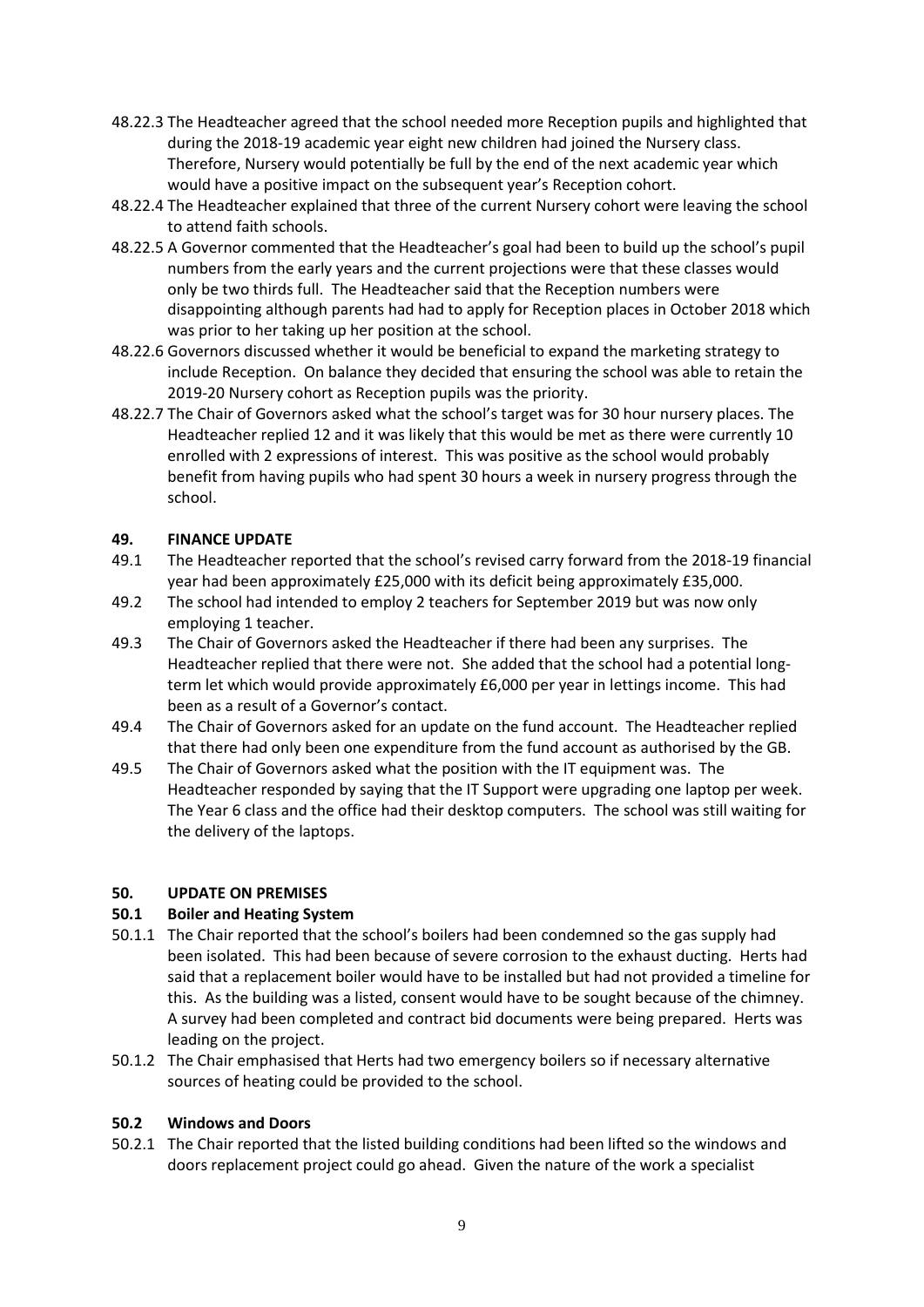contractor had been awarded without going through a tender process. A site inspection had been carried out and details of the work were being finalised. The specification for the replacement windows and doors was high in order to meet the listed building requirements.

- 50.2.2 In reply to a Governor's questions, the Chair said that the school had only had to meet the costs of the initial survey to develop the capital case for the project. This was the same position with the boiler replacement.
- 50.2.3 The Chair added that he had hoped that the internal aluminium doors would be replaced but this had not been possible.
- 50.2.4 There would be a meeting in August to sign off the drawings. Then the windows and doors would have to be manufactured before installation could begin. The Assembly Hall would be worked on first with the kitchen and dining areas being worked on during the October halfterm break. The classrooms would be worked on one at a time with the affected class being moved into the Assembly Hall.
- 50.2.56 In reply to a Governor's question, the Chair said that Herts was responsible for the health and safety aspects of the project, but the school would have to signoff the risk assessment and safeguarding measures being implemented.

## **50.3 Nursery Pod**

50.3.1 The Chair reported that work on the nursery pod would be carried out over the summer holidays. The school had received an offer of help from a company owned by the husband of one of our HfL support staff.

## **50.4 Boiler and Heating System**

- 50.4.1 The Chair reported that the H&S inspector had advised that the water tank on the roof should be removed. This was something that would be discussed with the contractors installing the new boiler.
- 50.4.2 *Mark Skinner left the meeting.*

# **51. SAFEGUARDING / HEALTH & SAFETY**

51.1 This agenda item had been covered under the Headteacher's report.

## **52. POLICIES FOR REVIEW AND ADOPTION**

- 52.1 This agenda item had been covered under the Headteacher's report.
- 52.2 The Headteacher replied a Governor's question by saying that the Safeguarding policy would be reviewed by the GB at its meeting in September 2019.

### **53. REPORT BACK ON GOVERNORS' TRAINING AND VISITS TO THE SCHOOL**

53.1 The Chair of Governors said that Michelle Cheetham was currently maintaining the Governors' Training and Visits record.

### **54. ANY OTHER BUSINESS**

54.1 There were no matters for discussion under any other business.

# **55. DATES OF GOVERNING BODY MEETINGS FOR ACADEMIC YEAR 2019 - 2020**

- 55.1 The GB **AGREED** that the following dates for GB meetings during the 2019 20 academic year with all meetings starting at 17:30:
	- $\bullet$  26<sup>th</sup> September 2019
	- $\bullet$  28<sup>th</sup> November 2019